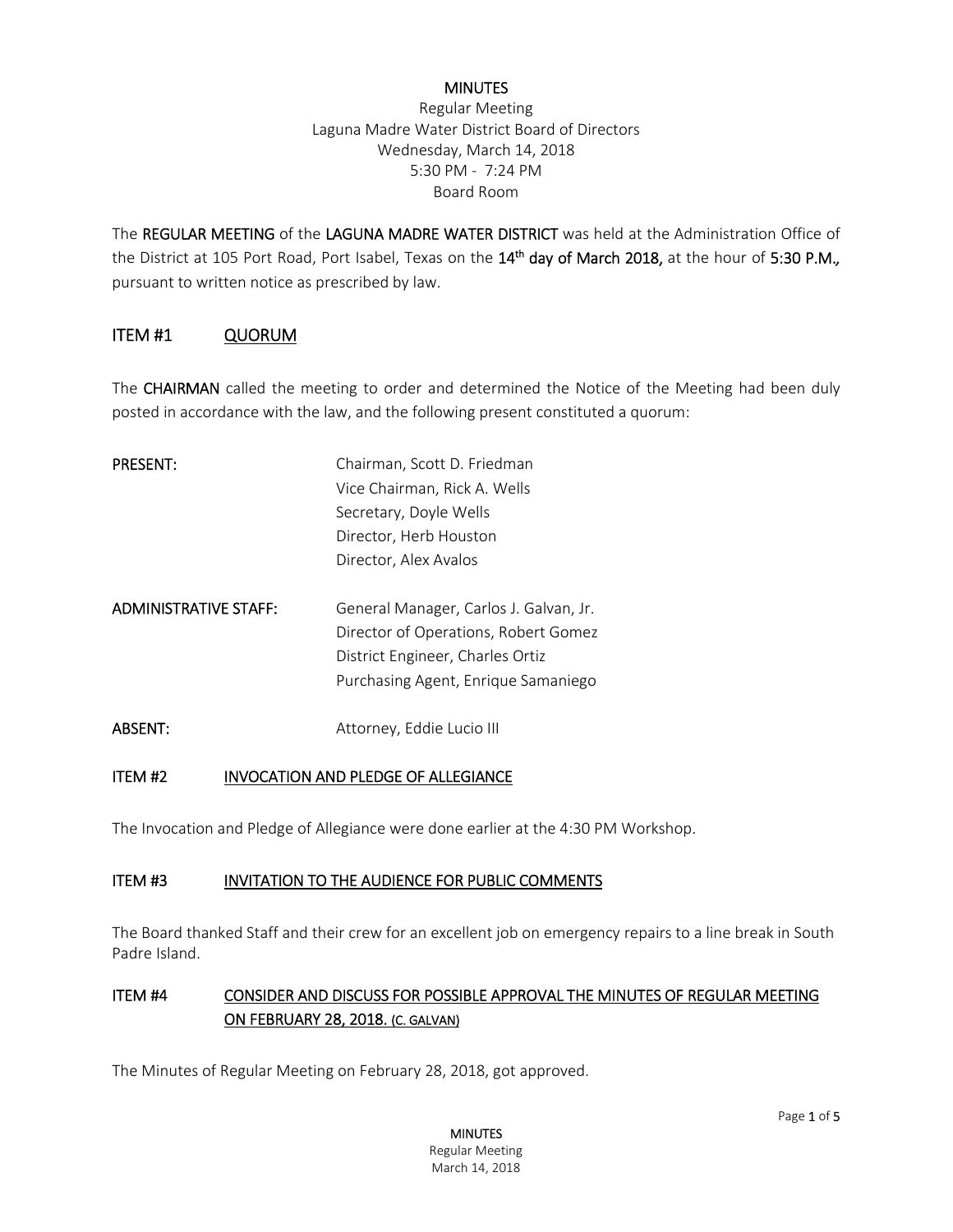A. AVALOS made a motion to approve, seconded by D. WELLS. R. WELLS abstained. MOTION CARRIED UNANIMOUSLY.

### ITEM #5 GENERAL MANAGER'S REPORT AUDIT UPDATE

C. GALVAN reported the Auditors sent information to the second corporate office for review and made a request that when work is complete to submit news of the audit for the Audit Committee to review. Hopefully, all information and documents will be ready for presentation at the next regularly scheduled meeting, if possible. Discussion and questions ensued.

## ITEM #6 DISTRICT ENGINEER'S REPORT CAPITAL PROJECTS STATUS

C. ORTIZ provided a project schedule status on System improvements. Discussion and questions ensued.

There was a discussion on keeping on track with the prioritized projects from the workshop and requested monthly updates of projects at the Board Meetings to keep track and focus on the projects that are not done.

### ITEM #7 DIRECTOR OF OPERATIONS REPORT

### • MONTHLY REPORT

R. GOMEZ reported a monthly report of the Service Orders and call outs for the Distribution and Collection Departments for February 2018. The February report showed a total of 268 Service Orders for the two departments.

### ITEM #8 CONSIDER AND REMOVE FROM THE TABLE THE FOLLOWING ITEM TABLED AT THE REGULAR MEETING ON FEBRUARY 28, 2018:

### CONSIDER AND DISCUSS FOR POSSIBLE APPROVAL THE PURCHASE OF A MINI-EXCAVATOR

The Board agreed to remove the item from the table for discussion.

R. WELLS made a motion, seconded by D. WELLS. MOTION CARRIED UNANIMOUSLY.

### ITEM #9 CONSIDER AND DISCUSS FOR POSSIBLE APPROVAL THE PURCHASE OF A MINI-EXCAVATOR. (E. SAMANIEGO)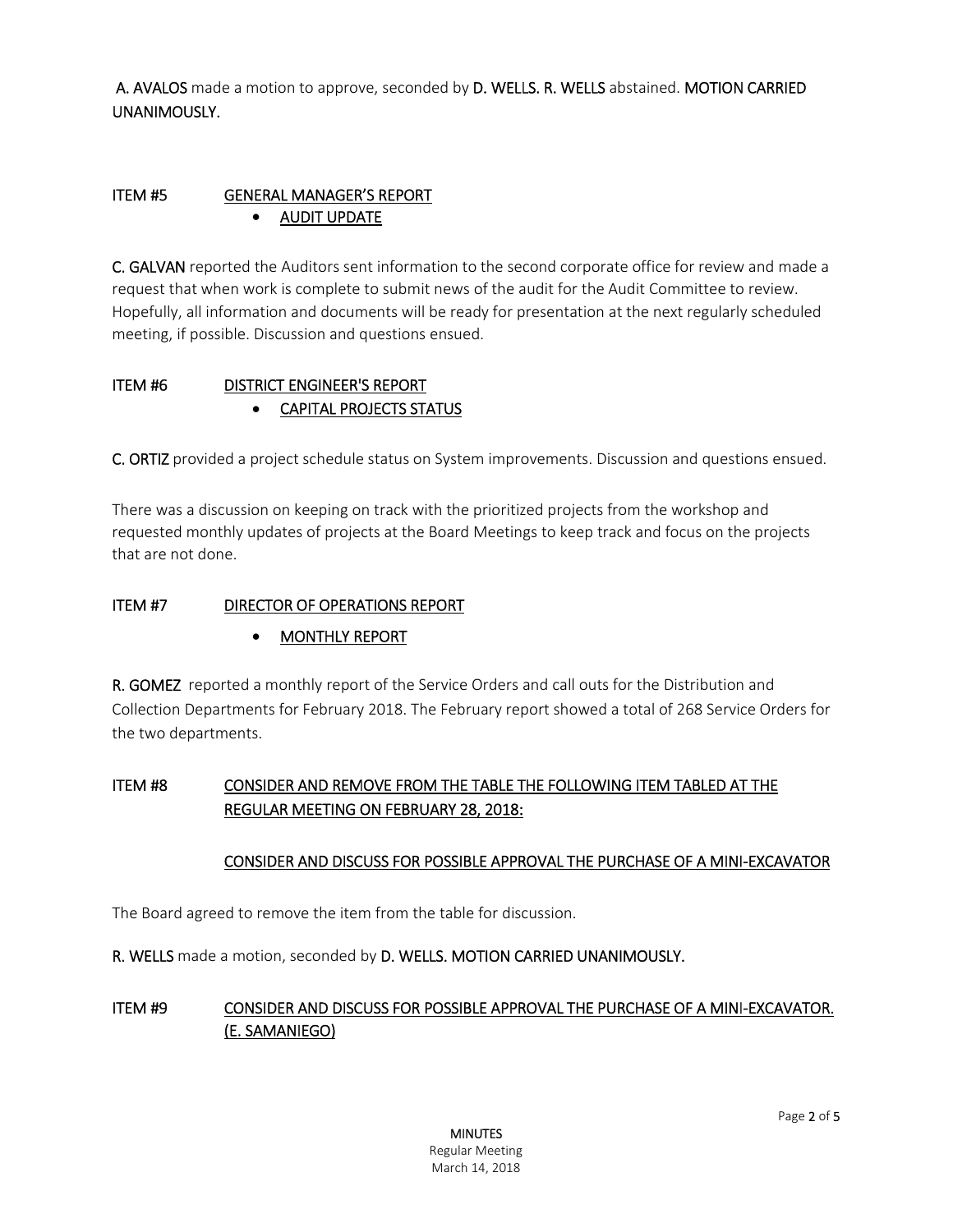There was a discussion, and the Board agreed to approve Staff's recommendation to award the purchase of a mini excavator to Doggett.

D. WELLS made a motion to approve, seconded by H. HOUSTON. MOTION CARRIED UNANIMOUSLY.

### ITEM #10 CONSIDER AND REMOVE FROM THE TABLE THE FOLLOWING ITEM TABLED AT THE REGULAR MEETING ON FEBRUARY 28, 2018:

## CONSIDER AND DISCUSS FOR POSSIBLE APPROVAL SELECTION OF AN ENVIRONMENTAL FIRM FOR GEOTECHNICAL SERVICES AND GROUNDWATER MONITORING, SAMPLING, & ANALYSIS.

The Board agreed to remove the item from the table for discussion.

### R. WELLS made a motion, A. AVALOS seconded. MOTION CARRIED UNANIMOUSLY.

# ITEM #11 CONSIDER AND DISCUSS FOR POSSIBLE APPROVAL SELECTION OF AN ENVIRONMENTAL FIRM FOR GEOTECHNICAL SERVICES AND GROUNDWATER MONITORING, SAMPLING, & ANALYSIS. (C. ORTIZ)

There was a discussion, and the Board agreed to award Intertek PSI Harlingen.

Rockford Miller, the Project Manager for PSI, was present at the meeting for questions and answers.

A.AVALOS made a motion to approve, seconded by R. WELLS. MOTION CARRIED UNANIMOUSLY.

# ITEM #12 CONSIDER AND DISCUSS FOR POSSIBLE APPROVAL OF JOB DESCRIPTIONS FOR THE GENERAL MANAGER, DIRECTOR OF OPERATIONS, DIRECTOR OF FINANCE, AND DISTRICT ENGINEER (C. GALVAN)

There was a discussion, and the Board agreed to table the item requesting a workshop to further review and analysis of the job descriptions.

A. AVALOS made a motion to table, D. WELLS seconded. MOTION CARRIED UNANIMOUSLY. TABLED.

# ITEM #13 CONSIDER AND DISCUSS FOR POSSIBLE APPROVAL OF RAW WATER AGREEMENT WITH SPI GOLF HOMEOWNERS JV, INC. (C. ORTIZ)

The Board agreed to go back to the prior rate until the end of the year and can be revisited after the rate study to see what a proper charge will be.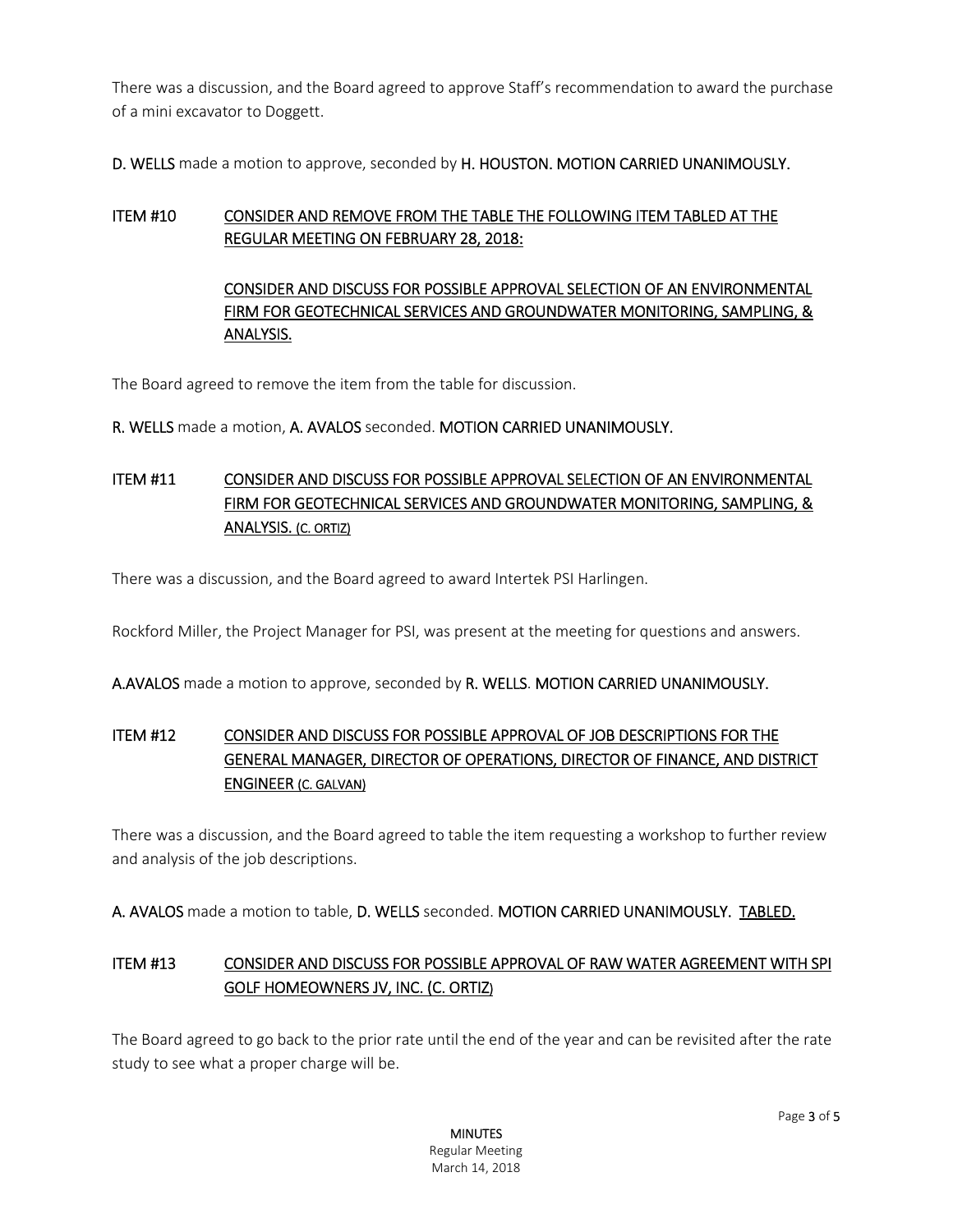The restored price of \$.80 per thousand gallons with a base rate of \$250.00 per month for services until the end of the year.

H. HOUSTON made a motion to approve, seconded by A. AVALOS. MOTION CARRIED UNANIMOUSLY.

#### ITEM #14 CONSIDER AND REVIEW EXPENDITURES FOR FEBRUARY 15-28, 2018. (C. GALVAN)

The Board reviewed and acknowledged the expenditures.

This item was for discussion only.

# ITEM #16 EXECUTIVE SESSION PERMITTED BY THE OPEN MEETING ACT, V.T.C.A., GOVERNMENT CODE SECTION 551.001 ET. SEQ., UNDER SECTION 551.071, CONSULTATION WITH ATTORNEY; SECTION 551.072, DELIBERATION ABOUT REAL PROPERTY, SECTION 551.074 (A) (1), AUTHORIZING CERTAIN DELIBERATIONS ABOUT OFFICERS AND EMPLOYEES OF THE DISTRICT TO BE HELD IN EXECUTIVE SESSION

- A. DISCUSS LOT 1, P.I. INDUSTRIAL PARK AND ADJACENT LAGUNA MADRE WATER DISTRICT MAINTENANCE YARD ON WOODY LANE
- B. CONSIDER AND DISCUSS FOR POSSIBLE APPROVAL THE PURCHASE 9.6 PLUS ACRES OF LAND.
- C. TO DELIBERATE THE APPOINTMENT, EMPLOYMENT, EVALUATION, REASSIGNMENT, DUTIES, DISCIPLINE, OR DISMISSAL OF DISTRICT EMPLOYEES TO WIT: DIRECTOR OF **FINANCE**

H. HOUSTON made a motion for the BOARD to go into executive session at 6:02 PM, seconded by D. WELLS. MOTION CARRIED UNANIMOUSLY.

The BOARD took a short recess before going into Executive Session.

H. HOUSTON made a motion for the BOARD to come out of executive session at 7:23 PM, seconded by R. WELLS*.* MOTION CARRIED UNANIMOUSLY.

### ITEM #16 CONSIDERATION AND ACTION ON EXECUTIVE SESSION ITEMS, IF NECESSARY.